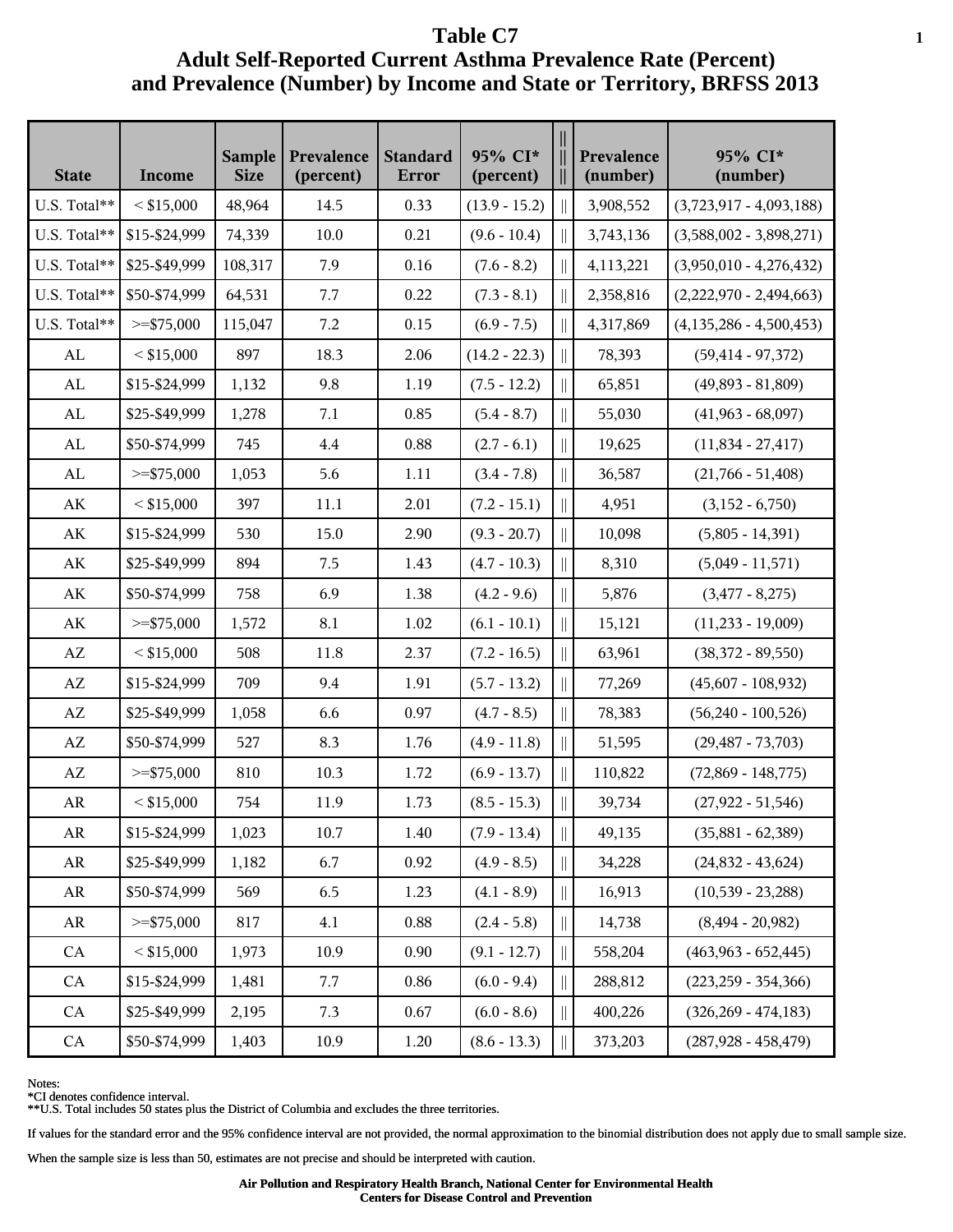| <b>State</b> | Income        | <b>Sample</b><br><b>Size</b> | Prevalence<br>(percent) | <b>Standard</b><br>Error | 95% CI*<br>(percent) |                                                                                                                | Prevalence<br>(number) | 95% CI*<br>(number)     |
|--------------|---------------|------------------------------|-------------------------|--------------------------|----------------------|----------------------------------------------------------------------------------------------------------------|------------------------|-------------------------|
| CA           | $>=$ \$75,000 | 3,337                        | 8.2                     | 0.64                     | $(7.0 - 9.5)$        |                                                                                                                | 683,328                | $(576, 430 - 790, 226)$ |
| CO           | $<$ \$15,000  | 982                          | 10.8                    | 1.38                     | $(8.1 - 13.5)$       | $\parallel$                                                                                                    | 31,129                 | $(22,875 - 39,383)$     |
| CO           | \$15-\$24,999 | 1,838                        | 10.0                    | 1.13                     | $(7.8 - 12.2)$       | $\parallel$                                                                                                    | 56,823                 | $(43, 416 - 70, 229)$   |
| CO           | \$25-\$49,999 | 2,938                        | 9.0                     | 0.71                     | $(7.6 - 10.4)$       |                                                                                                                | 77,247                 | $(64,780 - 89,713)$     |
| CO           | \$50-\$74,999 | 1,987                        | 7.0                     | 0.72                     | $(5.6 - 8.4)$        |                                                                                                                | 41,200                 | $(32,728 - 49,672)$     |
| CO           | $>=$ \$75,000 | 4,147                        | 7.5                     | 0.51                     | $(6.5 - 8.5)$        |                                                                                                                | 90,739                 | $(78, 234 - 103, 243)$  |
| <b>CT</b>    | $<$ \$15,000  | 588                          | 16.1                    | 2.16                     | $(11.9 - 20.3)$      | $\begin{array}{c} \hline \end{array}$                                                                          | 34,175                 | $(24,661 - 43,689)$     |
| CT           | \$15-\$24,999 | 922                          | 9.3                     | 1.23                     | $(6.9 - 11.7)$       | $\mathbf{r}^{\prime}$                                                                                          | 28,456                 | $(20,993 - 35,918)$     |
| <b>CT</b>    | \$25-\$49,999 | 1,362                        | 7.6                     | 0.98                     | $(5.7 - 9.5)$        |                                                                                                                | 35,440                 | $(26,255 - 44,624)$     |
| <b>CT</b>    | \$50-\$74,999 | 1,047                        | 8.9                     | 1.28                     | $(6.4 - 11.4)$       |                                                                                                                | 32,919                 | $(23,179 - 42,659)$     |
| <b>CT</b>    | $>=$ \$75,000 | 2,609                        | 8.3                     | 0.69                     | $(6.9 - 9.6)$        |                                                                                                                | 82,809                 | $(69, 122 - 96, 497)$   |
| DE           | $<$ \$15,000  | 427                          | 13.0                    | 2.06                     | $(9.0 - 17.1)$       | $\begin{array}{c} \hline \end{array}$                                                                          | 7,698                  | $(5,231 - 10,165)$      |
| DE           | \$15-\$24,999 | 734                          | 14.3                    | 1.66                     | $(11.0 - 17.5)$      | $\parallel$                                                                                                    | 13,995                 | $(10,586 - 17,404)$     |
| DE           | \$25-\$49,999 | 1,177                        | 9.6                     | 1.32                     | $(7.0 - 12.2)$       |                                                                                                                | 15,327                 | $(10,927 - 19,726)$     |
| DE           | \$50-\$74,999 | 684                          | 7.6                     | 1.14                     | $(5.3 - 9.8)$        | $\parallel$                                                                                                    | 7,109                  | $(4,970 - 9,247)$       |
| DE           | $>=$ \$75,000 | 1,343                        | 9.9                     | 1.14                     | $(7.6 - 12.1)$       |                                                                                                                | 19,779                 | $(15,072 - 24,487)$     |
| DC           | $<$ \$15,000  | 460                          | 24.7                    | 3.43                     | $(17.9 - 31.4)$      | $\parallel$                                                                                                    | 17,265                 | $(11,715 - 22,815)$     |
| DC           | \$15-\$24,999 | 544                          | 9.5                     | 1.87                     | $(5.8 - 13.2)$       | $\mathcal{L}^{\text{max}}_{\text{max}}$                                                                        | 6,879                  | $(4,110 - 9,648)$       |
| DC           | \$25-\$49,999 | 691                          | 9.9                     | 2.23                     | $(5.5 - 14.2)$       | $\parallel$                                                                                                    | 7,827                  | $(4,123 - 11,531)$      |
| DC           | \$50-\$74,999 | 497                          | 15.4                    | 2.95                     | $(9.6 - 21.2)$       | $\parallel$                                                                                                    | 8,066                  | $(4,734 - 11,399)$      |
| $\rm DC$     | $>=$ \$75,000 | 2,056                        | 9.1                     | 1.12                     | $(6.9 - 11.3)$       |                                                                                                                | 17,031                 | $(12,740 - 21,323)$     |
| ${\rm FL}$   | $<$ \$15,000  | 4,181                        | 14.7                    | 1.50                     | $(11.8 - 17.6)$      | $\mathbf{r}$                                                                                                   | 284,209                | $(222,177 - 346,241)$   |
| FL           | \$15-\$24,999 | 6,343                        | 10.9                    | 0.90                     | $(9.1 - 12.6)$       | $\begin{array}{c} \hline \end{array}$                                                                          | 298,491                | $(248,059 - 348,923)$   |
| ${\rm FL}$   | \$25-\$49,999 | 8,167                        | 6.9                     | 0.59                     | $(5.7 - 8.0)$        | $\mathcal{L}^{\text{max}}_{\text{max}}$                                                                        | 251,077                | $(207, 730 - 294, 423)$ |
| FL           | \$50-\$74,999 | 4,139                        | 5.9                     | 0.62                     | $(4.7 - 7.2)$        |                                                                                                                | 110,653                | $(87,650 - 133,657)$    |
| FL           | $>=$ \$75,000 | 6,163                        | 6.1                     | 0.62                     | $(4.9 - 7.3)$        |                                                                                                                | 200,094                | $(158,791 - 241,397)$   |
| GA           | $<$ \$15,000  | 927                          | 18.0                    | 1.74                     | $(14.5 - 21.4)$      | II                                                                                                             | 145,270                | $(115,096 - 175,445)$   |
| GA           | \$15-\$24,999 | 1,296                        | 9.0                     | 1.02                     | $(7.0 - 11.0)$       | $\big\ $                                                                                                       | 111,553                | $(85,980 - 137,127)$    |
| ${\rm GA}$   | \$25-\$49,999 | 1,797                        | 7.3                     | 0.85                     | $(5.6 - 8.9)$        | $\begin{array}{c} \vspace{0.1cm} \rule{0.2cm}{0.1cm} \vspace{0.1cm} \vspace{0.1cm} \end{array} \vspace{0.1cm}$ | 128,489                | $(98, 156 - 158, 822)$  |

Notes:

\*CI denotes confidence interval.

\*\*U.S. Total includes 50 states plus the District of Columbia and excludes the three territories.

If values for the standard error and the 95% confidence interval are not provided, the normal approximation to the binomial distribution does not apply due to small sample size.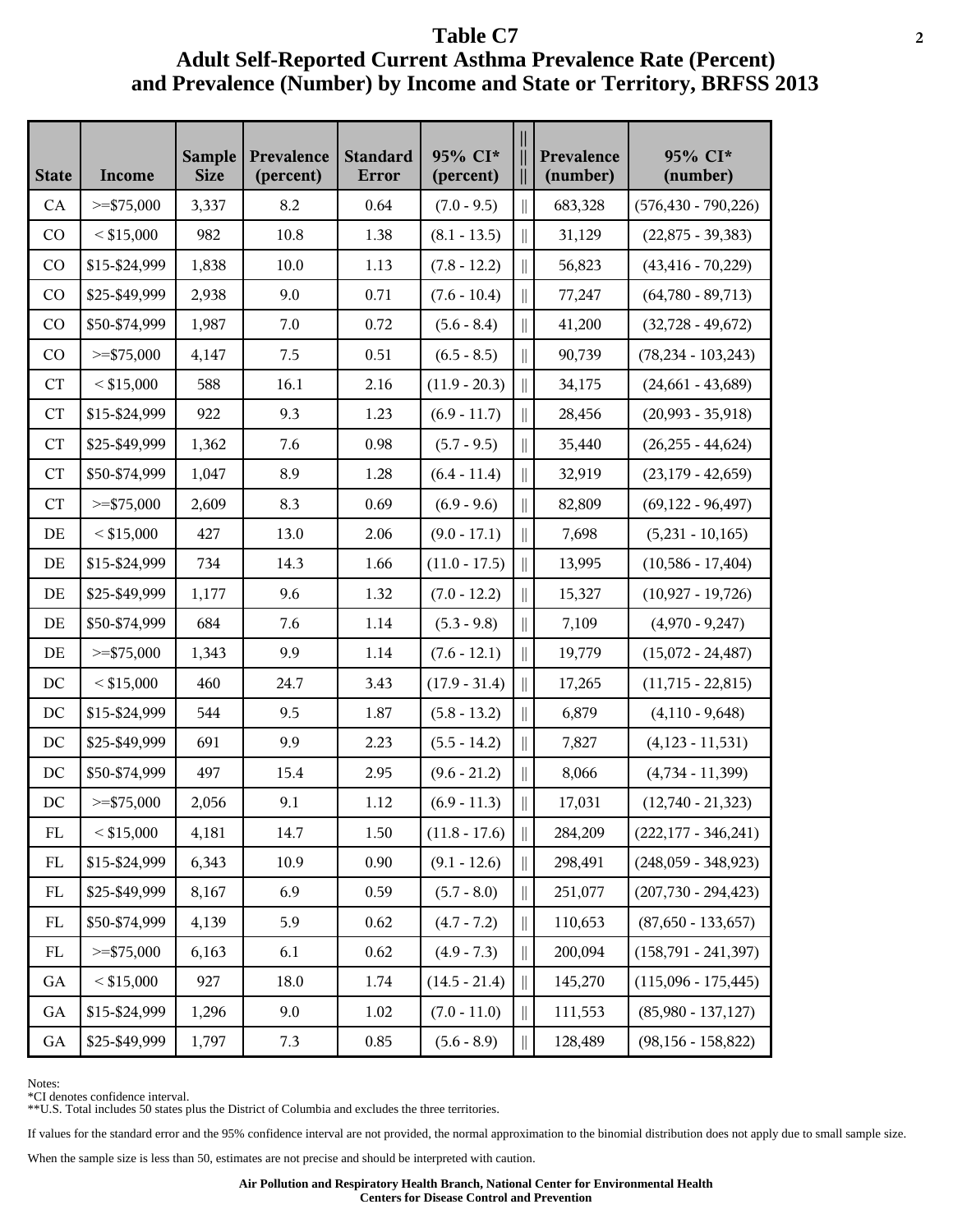| <b>State</b>             | Income        | <b>Sample</b><br><b>Size</b> | Prevalence<br>(percent) | <b>Standard</b><br>Error | 95% CI*<br>(percent) |              | Prevalence<br>(number) | 95% CI*<br>(number)     |
|--------------------------|---------------|------------------------------|-------------------------|--------------------------|----------------------|--------------|------------------------|-------------------------|
| GA                       | \$50-\$74,999 | 1,001                        | 5.7                     | 0.92                     | $(3.9 - 7.5)$        |              | 51,894                 | $(35,039 - 68,750)$     |
| GA                       | $>=$ \$75,000 | 1,735                        | 5.4                     | 0.64                     | $(4.2 - 6.7)$        | $\parallel$  | 86,344                 | $(66,187 - 106,502)$    |
| HI                       | $<$ \$15,000  | 813                          | 17.7                    | 2.16                     | $(13.5 - 21.9)$      | $\parallel$  | 15,913                 | $(11,664 - 20,163)$     |
| HI                       | \$15-\$24,999 | 1,122                        | 10.4                    | 1.26                     | $(8.0 - 12.9)$       |              | 15,282                 | $(11,529 - 19,035)$     |
| HI                       | \$25-\$49,999 | 1,903                        | 8.5                     | 0.96                     | $(6.6 - 10.4)$       |              | 22,666                 | $(17, 404 - 27, 927)$   |
| HI                       | \$50-\$74,999 | 1,129                        | 7.5                     | 1.16                     | $(5.2 - 9.8)$        |              | 11,397                 | $(7,781 - 15,012)$      |
| HI                       | $>=$ \$75,000 | 2,085                        | 8.0                     | 0.83                     | $(6.3 - 9.6)$        | $\parallel$  | 25,080                 | $(19,813 - 30,346)$     |
| ID                       | $<$ \$15,000  | 607                          | 15.2                    | 2.44                     | $(10.4 - 19.9)$      | $\parallel$  | 18,271                 | $(11,998 - 24,543)$     |
| ID                       | \$15-\$24,999 | 950                          | 7.7                     | 1.34                     | $(5.1 - 10.4)$       |              | 16,252                 | $(10,531 - 21,974)$     |
| ID                       | \$25-\$49,999 | 1,559                        | 8.4                     | 0.97                     | $(6.5 - 10.3)$       |              | 27,560                 | $(21, 131 - 33, 990)$   |
| ID                       | \$50-\$74,999 | 819                          | 6.3                     | 1.17                     | $(4.0 - 8.6)$        |              | 11,296                 | $(7,098 - 15,495)$      |
| ID                       | $>=$ \$75,000 | 1,003                        | 7.7                     | 1.11                     | $(5.5 - 9.8)$        | $\parallel$  | 16,702                 | $(11,819 - 21,585)$     |
| IL                       | $<$ \$15,000  | 474                          | 12.0                    | 2.14                     | $(7.8 - 16.2)$       | $\parallel$  | 110,099                | $(69,788 - 150,410)$    |
| $_{\rm IL}$              | \$15-\$24,999 | 863                          | 4.9                     | 0.89                     | $(3.2 - 6.7)$        |              | 80,270                 | $(51,670 - 108,869)$    |
| IL                       | \$25-\$49,999 | 1,385                        | 6.9                     | 0.89                     | $(5.1 - 8.6)$        | $\parallel$  | 157,040                | $(116,375 - 197,705)$   |
| IL                       | \$50-\$74,999 | 877                          | 7.4                     | 1.19                     | $(5.0 - 9.7)$        |              | 110,242                | $(74,224 - 146,259)$    |
| IL                       | $>=$ \$75,000 | 1,686                        | 8.1                     | 0.85                     | $(6.4 - 9.8)$        | II           | 235,625                | $(185, 877 - 285, 374)$ |
| IN                       | $<$ \$15,000  | 1,069                        | 17.4                    | 1.70                     | $(14.0 - 20.7)$      | $\parallel$  | 86,134                 | $(67,790 - 104,478)$    |
| IN                       | \$15-\$24,999 | 1,743                        | 12.8                    | 1.13                     | $(10.6 - 15.0)$      |              | 103,200                | $(84, 147 - 122, 253)$  |
| IN                       | \$25-\$49,999 | 2,472                        | 8.5                     | 0.68                     | $(7.2 - 9.8)$        | $\parallel$  | 99,986                 | $(83,760 - 116,212)$    |
| $\ensuremath{\text{IN}}$ | \$50-\$74,999 | 1,343                        | 8.5                     | 1.13                     | $(6.3 - 10.8)$       |              | 57,469                 | $(41,740 - 73,199)$     |
| $\ensuremath{\text{IN}}$ | $>=$ \$75,000 | 2,056                        | 8.1                     | 0.84                     | $(6.5 - 9.8)$        | $\parallel$  | 86,638                 | $(68, 195 - 105, 082)$  |
| IA                       | $<$ \$15,000  | 620                          | 14.8                    | 2.03                     | $(10.8 - 18.8)$      | $\parallel$  | 30,688                 | $(21,779 - 39,597)$     |
| IA                       | \$15-\$24,999 | 1,255                        | 10.5                    | 1.21                     | $(8.1 - 12.9)$       | $\parallel$  | 36,992                 | $(28, 226 - 45, 759)$   |
| IA                       | \$25-\$49,999 | 2,042                        | 6.8                     | 0.75                     | $(5.3 - 8.2)$        |              | 39,054                 | $(30,345 - 47,763)$     |
| IA                       | \$50-\$74,999 | 1,210                        | 4.8                     | 0.74                     | $(3.3 - 6.3)$        | $\parallel$  | 17,255                 | $(11,920 - 22,590)$     |
| IA                       | $>=$ \$75,000 | 1,939                        | 5.7                     | 0.70                     | $(4.4 - 7.1)$        | $\mathbb{I}$ | 32,781                 | $(24,708 - 40,854)$     |
| KS                       | $<$ \$15,000  | 1,874                        | 16.3                    | 1.09                     | $(14.2 - 18.4)$      | $\parallel$  | 29,539                 | $(25,363 - 33,715)$     |
| KS                       | \$15-\$24,999 | 3,604                        | 9.8                     | 0.63                     | $(8.6 - 11.1)$       | $\parallel$  | 33,340                 | $(29,008 - 37,671)$     |

Notes:

\*CI denotes confidence interval.

\*\*U.S. Total includes 50 states plus the District of Columbia and excludes the three territories.

If values for the standard error and the 95% confidence interval are not provided, the normal approximation to the binomial distribution does not apply due to small sample size.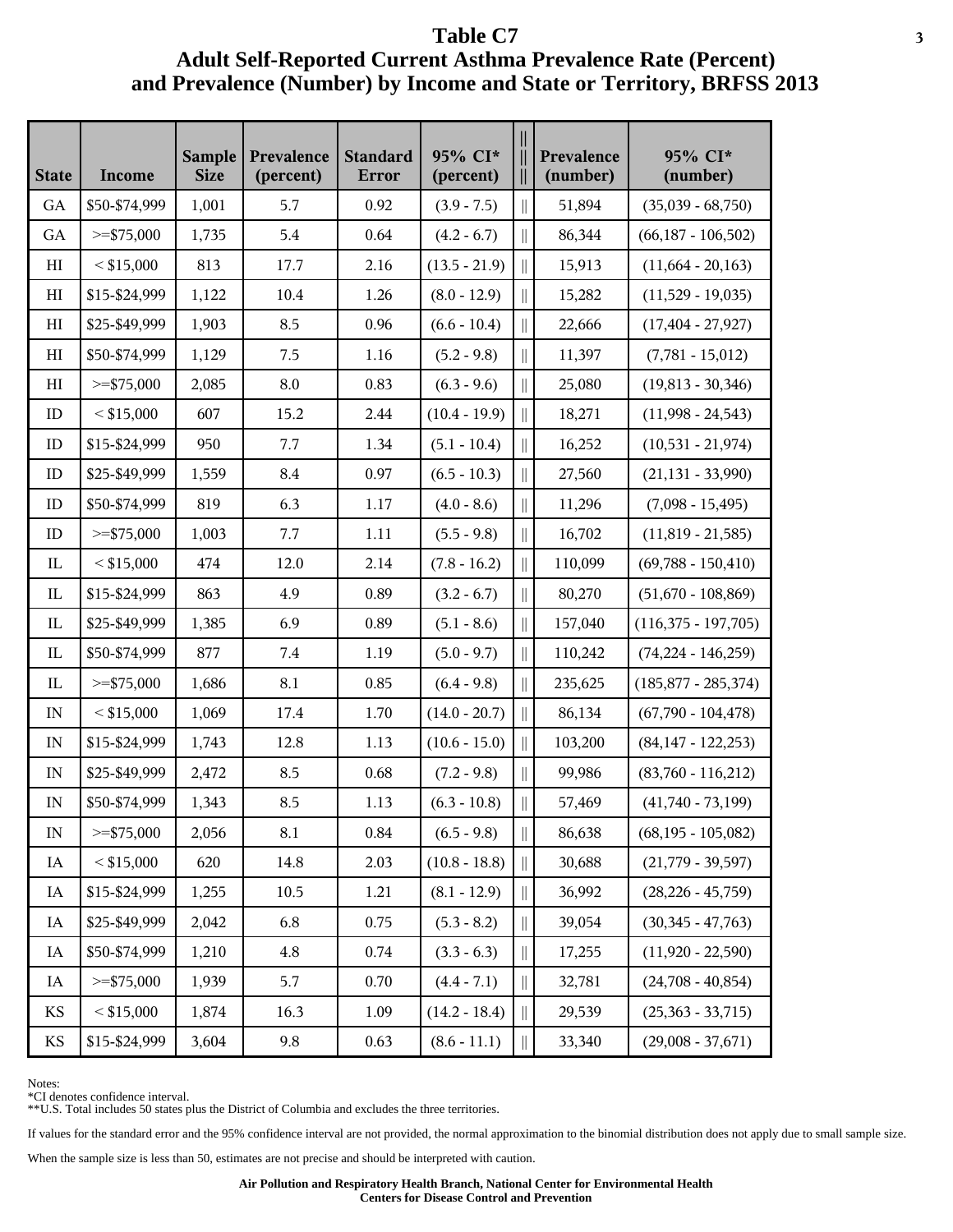| <b>State</b> | Income        | <b>Sample</b><br><b>Size</b> | Prevalence<br>(percent) | <b>Standard</b><br>Error | 95% CI*<br>(percent) |             | Prevalence<br>(number) | 95% CI*<br>(number)     |
|--------------|---------------|------------------------------|-------------------------|--------------------------|----------------------|-------------|------------------------|-------------------------|
| KS           | \$25-\$49,999 | 5,743                        | 7.9                     | 0.47                     | $(7.0 - 8.9)$        |             | 41,695                 | $(36,722 - 46,667)$     |
| <b>KS</b>    | \$50-\$74,999 | 3,332                        | 7.3                     | 0.59                     | $(6.2 - 8.5)$        | $\parallel$ | 22,832                 | $(19,060 - 26,603)$     |
| <b>KS</b>    | $>=$ \$75,000 | 5,499                        | 7.4                     | 0.43                     | $(6.6 - 8.3)$        | $\parallel$ | 38,331                 | $(33,875 - 42,787)$     |
| KY           | $<$ \$15,000  | 1,372                        | 17.7                    | 1.74                     | $(14.3 - 21.2)$      |             | 66,946                 | $(52,960 - 80,932)$     |
| KY           | \$15-\$24,999 | 1,113                        | 9.0                     | 1.18                     | $(6.6 - 11.3)$       | $\parallel$ | 28,036                 | $(20, 585 - 35, 487)$   |
| KY           | \$25-\$49,999 | 2,029                        | 8.5                     | 0.86                     | $(6.8 - 10.2)$       |             | 54,535                 | $(43,294 - 65,776)$     |
| KY           | \$50-\$74,999 | 1,258                        | 7.3                     | 1.00                     | $(5.3 - 9.2)$        | $\parallel$ | 30,711                 | $(22,176 - 39,246)$     |
| KY           | $>=$ \$75,000 | 1,752                        | 5.2                     | 0.71                     | $(3.8 - 6.6)$        | $\parallel$ | 29,409                 | $(21, 414 - 37, 404)$   |
| LA           | $<$ \$15,000  | 641                          | 15.0                    | 2.47                     | $(10.2 - 19.9)$      |             | 72,676                 | $(47,500 - 97,851)$     |
| LA           | \$15-\$24,999 | 879                          | 9.0                     | 1.58                     | $(5.9 - 12.1)$       | $\parallel$ | 58,118                 | $(37, 414 - 78, 822)$   |
| LA           | \$25-\$49,999 | 1,144                        | 7.3                     | 1.17                     | $(5.0 - 9.6)$        |             | 55,482                 | $(37,709 - 73,255)$     |
| LA           | \$50-\$74,999 | 580                          | 7.6                     | 1.71                     | $(4.2 - 11.0)$       | $\parallel$ | 29,115                 | $(15,726 - 42,505)$     |
| LA           | $>=$ \$75,000 | 1,120                        | 2.7                     | 0.50                     | $(1.7 - 3.7)$        | $\parallel$ | 19,493                 | $(12,302 - 26,684)$     |
| ME           | $<$ \$15,000  | 863                          | 20.2                    | 2.06                     | $(16.1 - 24.2)$      |             | 21,715                 | $(16,861 - 26,569)$     |
| ME           | \$15-\$24,999 | 1,335                        | 16.1                    | 1.48                     | $(13.2 - 19.0)$      | $\parallel$ | 27,325                 | $(21,950 - 32,700)$     |
| ME           | \$25-\$49,999 | 2,071                        | 11.3                    | 0.94                     | $(9.4 - 13.1)$       |             | 30,902                 | $(25,563 - 36,240)$     |
| ME           | \$50-\$74,999 | 1,223                        | 10.2                    | 1.13                     | $(7.9 - 12.4)$       | $\parallel$ | 16,744                 | $(12,916 - 20,572)$     |
| ME           | $>=$ \$75,000 | 1,670                        | 7.4                     | 0.79                     | $(5.8 - 8.9)$        | $\parallel$ | 16,649                 | $(13,045 - 20,254)$     |
| MD           | $<$ \$15,000  | 763                          | 16.1                    | 2.30                     | $(11.6 - 20.6)$      | $\parallel$ | 44,734                 | $(30,998 - 58,470)$     |
| MD           | \$15-\$24,999 | 1,521                        | 10.2                    | 1.17                     | $(7.9 - 12.5)$       | $\parallel$ | 59,372                 | $(45, 496 - 73, 247)$   |
| MD           | \$25-\$49,999 | 2,338                        | 9.9                     | 1.16                     | $(7.6 - 12.2)$       |             | 84,147                 | $(63,734 - 104,560)$    |
| MD           | \$50-\$74,999 | 1,624                        | 10.0                    | 1.31                     | $(7.5 - 12.6)$       | $\parallel$ | 55,349                 | $(40, 181 - 70, 516)$   |
| MD           | $>=$ \$75,000 | 4,654                        | 7.7                     | 0.53                     | $(6.6 - 8.7)$        | $\parallel$ | 123,856                | $(106,590 - 141,122)$   |
| MA           | $<$ \$15,000  | 1,405                        | 16.1                    | 1.58                     | $(13.0 - 19.2)$      | $\parallel$ | 63,359                 | $(50, 410 - 76, 309)$   |
| MA           | \$15-\$24,999 | 2,157                        | 15.9                    | 1.44                     | $(13.1 - 18.7)$      |             | 108,510                | $(87,220 - 129,801)$    |
| MA           | \$25-\$49,999 | 2,760                        | 11.6                    | 1.06                     | $(9.5 - 13.7)$       |             | 103,294                | $(83,397 - 123,190)$    |
| MA           | \$50-\$74,999 | 1,824                        | 9.3                     | 1.09                     | $(7.2 - 11.5)$       | $\parallel$ | 57,946                 | $(43,927 - 71,965)$     |
| MA           | $>=$ \$75,000 | 4,480                        | 9.3                     | 0.66                     | $(8.0 - 10.6)$       | $\parallel$ | 172,669                | $(147, 447 - 197, 890)$ |
| $\rm MI$     | $<$ \$15,000  | 1,200                        | 20.7                    | 1.75                     | $(17.3 - 24.2)$      | $\parallel$ | 160,510                | $(130,731 - 190,289)$   |

Notes:

\*CI denotes confidence interval.

\*\*U.S. Total includes 50 states plus the District of Columbia and excludes the three territories.

If values for the standard error and the 95% confidence interval are not provided, the normal approximation to the binomial distribution does not apply due to small sample size.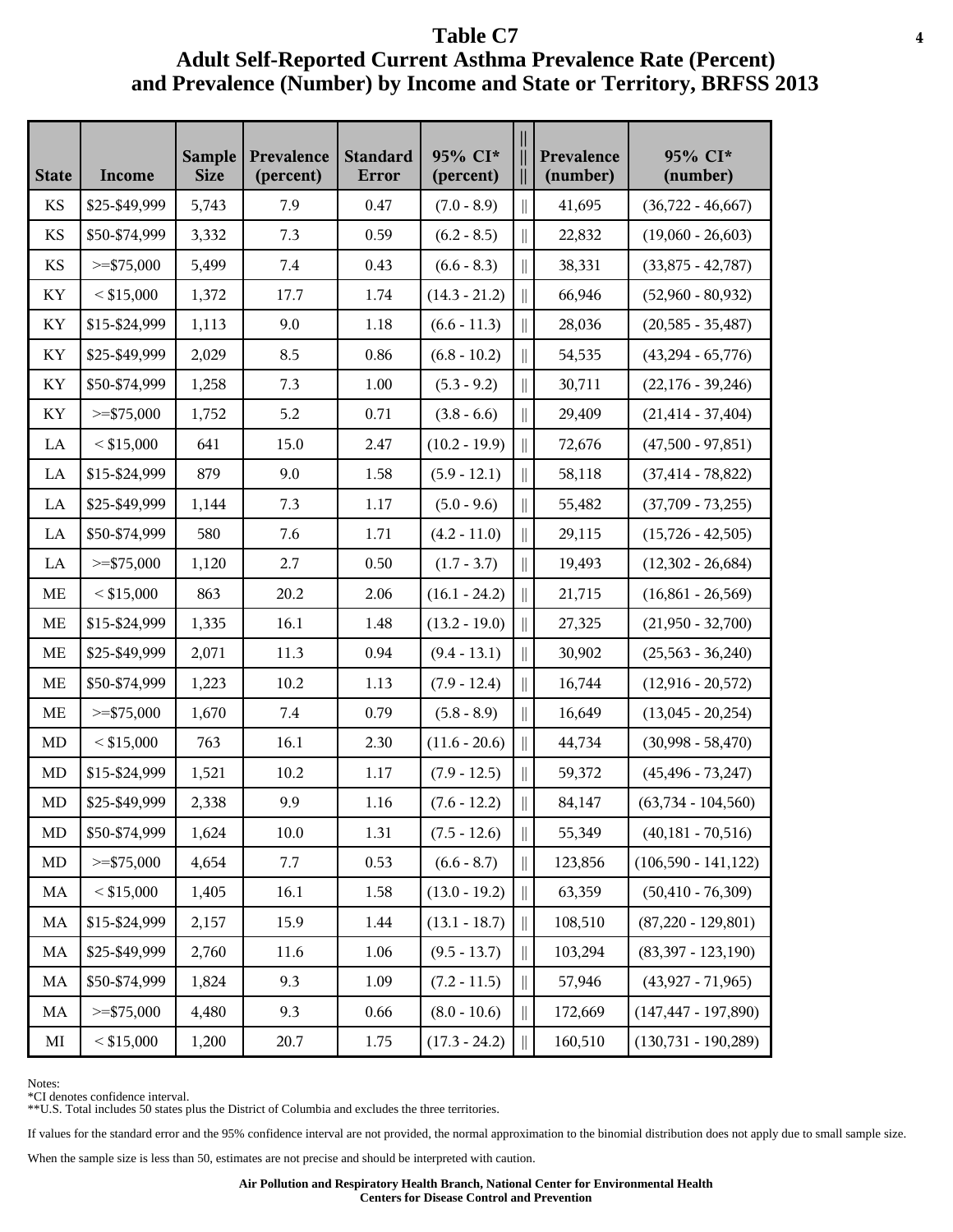| <b>State</b> | Income        | <b>Sample</b><br><b>Size</b> | Prevalence<br>(percent) | <b>Standard</b><br>Error | 95% CI*<br>(percent) |                                       | Prevalence<br>(number) | 95% CI*<br>(number)    |
|--------------|---------------|------------------------------|-------------------------|--------------------------|----------------------|---------------------------------------|------------------------|------------------------|
| MI           | \$15-\$24,999 | 1,964                        | 13.9                    | 1.14                     | $(11.7 - 16.1)$      | $\parallel$                           | 158,068                | $(131,098 - 185,037)$  |
| MI           | \$25-\$49,999 | 3,081                        | 10.2                    | 0.79                     | $(8.6 - 11.7)$       | $\parallel$                           | 176,013                | $(147,685 - 204,341)$  |
| $\rm MI$     | \$50-\$74,999 | 1,835                        | 8.5                     | 0.83                     | $(6.8 - 10.1)$       | $\parallel$                           | 93,709                 | $(75,063 - 112,356)$   |
| MI           | $>=$ \$75,000 | 2,812                        | 9.1                     | 0.73                     | $(7.7 - 10.5)$       | $\begin{array}{c} \hline \end{array}$ | 158,672                | $(132,530 - 184,815)$  |
| MN           | $<$ \$15,000  | 957                          | 15.5                    | 2.02                     | $(11.5 - 19.4)$      | $\parallel$                           | 40,007                 | $(28,987 - 51,026)$    |
| MN           | \$15-\$24,999 | 1,811                        | 8.8                     | 1.18                     | $(6.5 - 11.1)$       |                                       | 45,007                 | $(32,713 - 57,301)$    |
| MN           | \$25-\$49,999 | 3,273                        | 6.8                     | 0.82                     | $(5.2 - 8.4)$        | $\parallel$                           | 62,155                 | $(47,011 - 77,300)$    |
| MN           | \$50-\$74,999 | 2,251                        | 6.1                     | 0.88                     | $(4.4 - 7.8)$        | $\mathbb{I}$                          | 38,268                 | $(27, 123 - 49, 413)$  |
| MN           | $>=$ \$75,000 | 4,214                        | 6.8                     | 0.74                     | $(5.4 - 8.3)$        | $\begin{array}{c} \hline \end{array}$ | 82,776                 | $(64, 612 - 100, 941)$ |
| MS           | $<$ \$15,000  | 1,360                        | 15.3                    | 1.51                     | $(12.3 - 18.2)$      | $\parallel$                           | 60,604                 | $(48,076 - 73,131)$    |
| MS           | \$15-\$24,999 | 1,401                        | 8.5                     | 1.04                     | $(6.5 - 10.6)$       |                                       | 35,196                 | $(26, 477 - 43, 914)$  |
| MS           | \$25-\$49,999 | 1,571                        | 6.5                     | 0.86                     | $(4.8 - 8.1)$        | $\parallel$                           | 33,569                 | $(24,580 - 42,559)$    |
| MS           | \$50-\$74,999 | 770                          | 5.3                     | 1.09                     | $(3.2 - 7.5)$        | $\parallel$                           | 12,853                 | $(7,603 - 18,104)$     |
| MS           | $>=$ \$75,000 | 1,107                        | 4.2                     | 0.86                     | $(2.5 - 5.9)$        | $\begin{array}{c} \hline \end{array}$ | 14,173                 | $(8,341 - 20,004)$     |
| MO           | $<$ \$15,000  | 848                          | 19.4                    | 2.43                     | $(14.6 - 24.1)$      | $\parallel$                           | 94,315                 | $(68,360 - 120,269)$   |
| MO           | \$15-\$24,999 | 1,244                        | 12.9                    | 1.46                     | $(10.1 - 15.8)$      |                                       | 96,225                 | $(73,680 - 118,770)$   |
| MO           | \$25-\$49,999 | 1,657                        | 9.0                     | 1.16                     | $(6.7 - 11.3)$       | $\parallel$                           | 93,578                 | $(68, 634 - 118, 522)$ |
| $_{\rm MO}$  | \$50-\$74,999 | 872                          | 8.6                     | 1.34                     | $(6.0 - 11.3)$       | $\parallel$                           | 54,349                 | $(37, 165 - 71, 533)$  |
| MO           | $>=$ \$75,000 | 1,205                        | 7.5                     | 1.10                     | $(5.4 - 9.7)$        | $\begin{array}{c} \hline \end{array}$ | 74,041                 | $(52, 138 - 95, 944)$  |
| MT           | $<$ \$15,000  | 1,111                        | 14.3                    | 1.48                     | $(11.4 - 17.3)$      | $\parallel$                           | 11,946                 | $(9,386 - 14,506)$     |
| MT           | \$15-\$24,999 | 1,784                        | 11.0                    | 1.13                     | $(8.7 - 13.2)$       | $\parallel$                           | 16,165                 | $(12,692 - 19,637)$    |
| MT           | \$25-\$49,999 | 2,570                        | 8.0                     | 0.72                     | $(6.5 - 9.4)$        | $\parallel$                           | 16,423                 | $(13, 405 - 19, 441)$  |
| MT           | \$50-\$74,999 | 1,408                        | 6.5                     | 0.88                     | $(4.7 - 8.2)$        | $\parallel$                           | 7,351                  | $(5,331 - 9,371)$      |
| MT           | $>=$ \$75,000 | 1,750                        | $6.0\,$                 | 0.73                     | $(4.6 - 7.4)$        | $\begin{array}{c} \hline \end{array}$ | 9,318                  | $(7,060 - 11,575)$     |
| $\rm NE$     | $<$ \$15,000  | 1,503                        | 13.1                    | 1.34                     | $(10.5 - 15.8)$      | $\parallel$                           | 15,515                 | $(12,295 - 18,736)$    |
| $\rm NE$     | \$15-\$24,999 | 2,798                        | 11.0                    | 1.05                     | $(8.9 - 13.0)$       | $\parallel$                           | 23,050                 | $(18, 479 - 27, 621)$  |
| NE           | \$25-\$49,999 | 4,633                        | 6.1                     | 0.52                     | $(5.1 - 7.2)$        |                                       | 21,978                 | $(18,272 - 25,683)$    |
| NE           | \$50-\$74,999 | 2,493                        | 5.3                     | 0.61                     | $(4.1 - 6.5)$        | II                                    | 10,826                 | $(8,355 - 13,296)$     |
| $\rm NE$     | $>=$ \$75,000 | 3,646                        | 5.5                     | 0.53                     | $(4.4 - 6.5)$        | $\parallel$                           | 19,193                 | $(15, 474 - 22, 913)$  |

Notes:

\*CI denotes confidence interval.

\*\*U.S. Total includes 50 states plus the District of Columbia and excludes the three territories.

If values for the standard error and the 95% confidence interval are not provided, the normal approximation to the binomial distribution does not apply due to small sample size.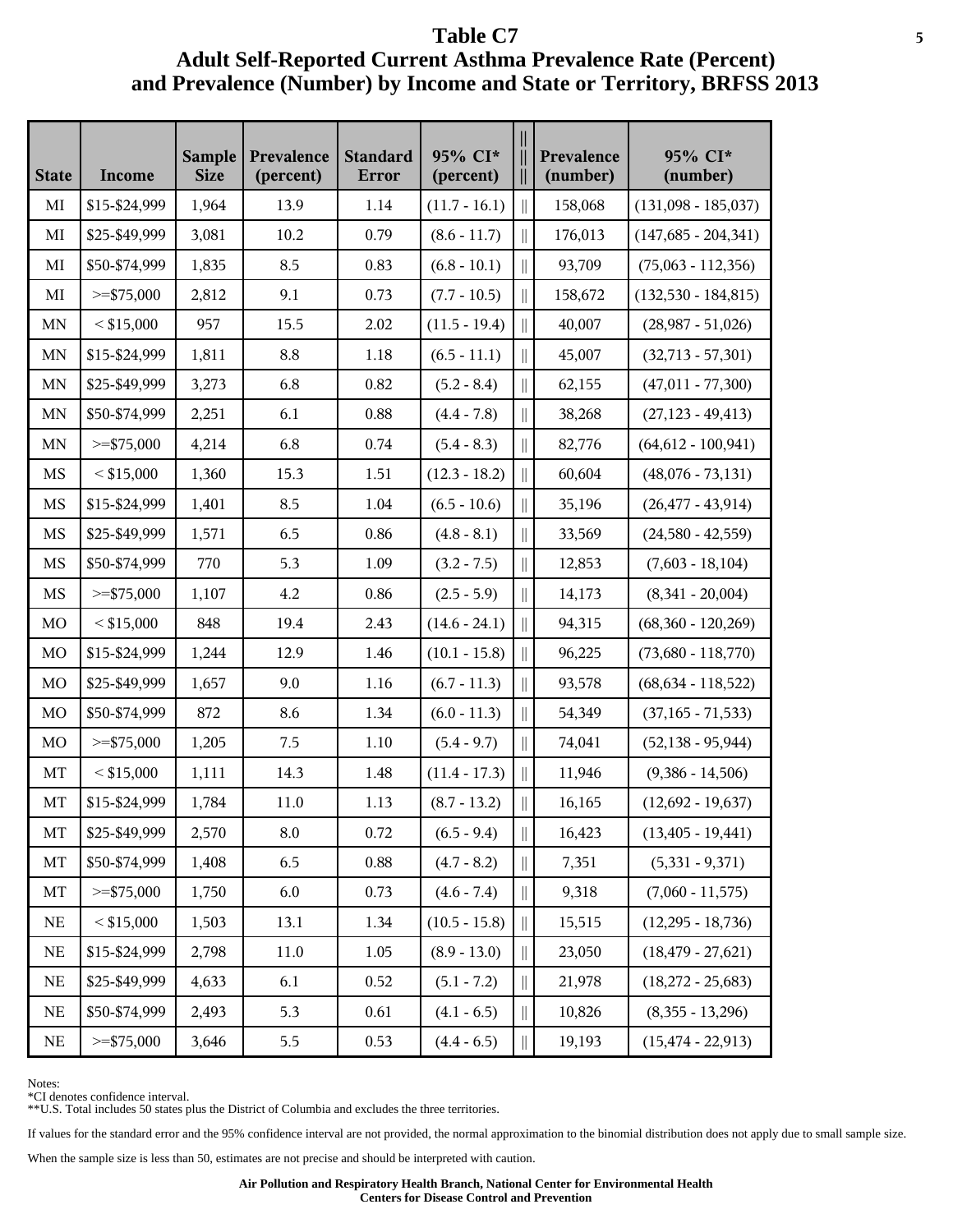| <b>State</b>             | <b>Income</b> | <b>Sample</b><br><b>Size</b> | Prevalence<br>(percent) | <b>Standard</b><br><b>Error</b> | 95% CI*<br>(percent) |                                         | Prevalence<br>(number) | 95% CI*<br>(number)     |
|--------------------------|---------------|------------------------------|-------------------------|---------------------------------|----------------------|-----------------------------------------|------------------------|-------------------------|
| NV                       | $<$ \$15,000  | 457                          | 11.4                    | 2.69                            | $(6.1 - 16.7)$       |                                         | 24,261                 | $(12,716 - 35,806)$     |
| $\ensuremath{\text{NV}}$ | \$15-\$24,999 | 807                          | 8.9                     | 1.67                            | $(5.6 - 12.2)$       | $\begin{array}{c} \hline \end{array}$   | 31,015                 | $(19,300 - 42,730)$     |
| $\ensuremath{\text{NV}}$ | \$25-\$49,999 | 1,087                        | 8.1                     | 1.38                            | $(5.3 - 10.8)$       | $\left  \right $                        | 36,020                 | $(23,541 - 48,500)$     |
| $\ensuremath{\text{NV}}$ | \$50-\$74,999 | 749                          | 4.4                     | 0.92                            | $(2.6 - 6.2)$        |                                         | 13,281                 | $(7,913 - 18,648)$      |
| NV                       | $>=$ \$75,000 | 1,231                        | 4.9                     | 0.79                            | $(3.4 - 6.5)$        |                                         | 22,168                 | $(15, 175 - 29, 160)$   |
| NH                       | $<$ \$15,000  | 480                          | 23.3                    | 3.58                            | $(16.2 - 30.3)$      |                                         | 14,312                 | $(9,099 - 19,525)$      |
| NH                       | \$15-\$24,999 | 872                          | 12.7                    | 1.53                            | $(9.7 - 15.7)$       | $\left  {}\right $                      | 16,321                 | $(12,283 - 20,359)$     |
| $\rm NH$                 | \$25-\$49,999 | 1,405                        | 10.4                    | 1.10                            | $(8.2 - 12.5)$       | $\begin{array}{c} \hline \end{array}$   | 22,934                 | $(17,919 - 27,948)$     |
| $\rm NH$                 | \$50-\$74,999 | 914                          | 9.7                     | 1.21                            | $(7.4 - 12.1)$       |                                         | 14,793                 | $(11,028 - 18,558)$     |
| NH                       | $>=$ \$75,000 | 1,837                        | 8.1                     | 0.91                            | $(6.3 - 9.8)$        |                                         | 27,327                 | $(21,032 - 33,623)$     |
| $_{\rm NJ}$              | $<$ \$15,000  | 982                          | 12.9                    | 2.05                            | $(8.9 - 16.9)$       |                                         | 64,560                 | $(42,630 - 86,491)$     |
| NJ                       | \$15-\$24,999 | 1,783                        | 10.1                    | 1.00                            | $(8.2 - 12.1)$       | $\left  {}\right $                      | 92,064                 | $(73,580 - 110,548)$    |
| $\mathbf{N}\mathbf{J}$   | \$25-\$49,999 | 2,256                        | 9.8                     | 0.90                            | $(8.0 - 11.6)$       | $\parallel$                             | 110,765                | $(89,976 - 131,554)$    |
| $\mathbf{N}\mathbf{J}$   | \$50-\$74,999 | 1,696                        | 7.6                     | 0.95                            | $(5.8 - 9.5)$        | Ш                                       | 65,384                 | $(48,803 - 81,965)$     |
| NJ                       | $>=$ \$75,000 | 4,403                        | 8.1                     | 0.60                            | $(7.0 - 9.3)$        |                                         | 190,666                | $(161,956 - 219,375)$   |
| $\rm NM$                 | $<$ \$15,000  | 1,294                        | 9.9                     | 0.99                            | $(7.9 - 11.8)$       |                                         | 21,279                 | $(17,081 - 25,478)$     |
| $\rm NM$                 | \$15-\$24,999 | 1,845                        | 9.8                     | 0.92                            | $(8.0 - 11.6)$       | $\mathsf{I}$                            | 32,464                 | $(26,277 - 38,650)$     |
| $\rm NM$                 | \$25-\$49,999 | 2,197                        | 8.7                     | 0.82                            | $(7.0 - 10.3)$       | $\begin{array}{c} \hline \end{array}$   | 31,649                 | $(25,586 - 37,712)$     |
| $\rm NM$                 | \$50-\$74,999 | 1,175                        | 9.2                     | 1.20                            | $(6.8 - 11.5)$       | II                                      | 17,320                 | $(12,739 - 21,902)$     |
| NM                       | $>=$ \$75,000 | 1,688                        | 8.7                     | 1.10                            | $(6.5 - 10.9)$       |                                         | 24,738                 | $(18,282 - 31,193)$     |
| ${\rm NY}$               | $<$ \$15,000  | 1,011                        | 15.8                    | 1.80                            | $(12.3 - 19.4)$      |                                         | 289,235                | $(217,339 - 361,130)$   |
| ${\rm NY}$               | \$15-\$24,999 | 1,332                        | 11.4                    | 1.14                            | $(9.2 - 13.7)$       | $\mathcal{L}^{\text{max}}_{\text{max}}$ | 266,125                | $(211, 535 - 320, 715)$ |
| ${\rm NY}$               | \$25-\$49,999 | 1,791                        | 8.0                     | 0.76                            | $(6.5 - 9.5)$        | $\parallel$                             | 252,481                | $(204, 660 - 300, 303)$ |
| ${\rm NY}$               | \$50-\$74,999 | 1,009                        | 7.7                     | 0.97                            | $(5.7 - 9.6)$        | $\mathcal{L}^{\text{max}}_{\text{max}}$ | 125,620                | $(93,535 - 157,706)$    |
| NY                       | $>=$ \$75,000 | 2,482                        | 7.4                     | 0.67                            | $(6.1 - 8.7)$        |                                         | 301,407                | $(246,783 - 356,032)$   |
| NC                       | $<$ \$15,000  | 1,085                        | 16.4                    | 1.60                            | $(13.2 - 19.5)$      |                                         | 129,649                | $(102, 664 - 156, 634)$ |
| $\rm NC$                 | \$15-\$24,999 | 1,564                        | 9.8                     | 0.99                            | $(7.9 - 11.8)$       | $\mathbb{I}$                            | 127,208                | $(101, 177 - 153, 238)$ |
| $\rm NC$                 | \$25-\$49,999 | 1,888                        | 9.1                     | 0.93                            | $(7.3 - 11.0)$       | $\ $                                    | 148,217                | $(117,272 - 179,163)$   |
| $\rm NC$                 | \$50-\$74,999 | 925                          | 5.4                     | 0.87                            | $(3.7 - 7.1)$        | $\label{eq:1} \bigsqcup$                | 46,404                 | $(31,625 - 61,182)$     |

Notes:

\*CI denotes confidence interval.

\*\*U.S. Total includes 50 states plus the District of Columbia and excludes the three territories.

If values for the standard error and the 95% confidence interval are not provided, the normal approximation to the binomial distribution does not apply due to small sample size.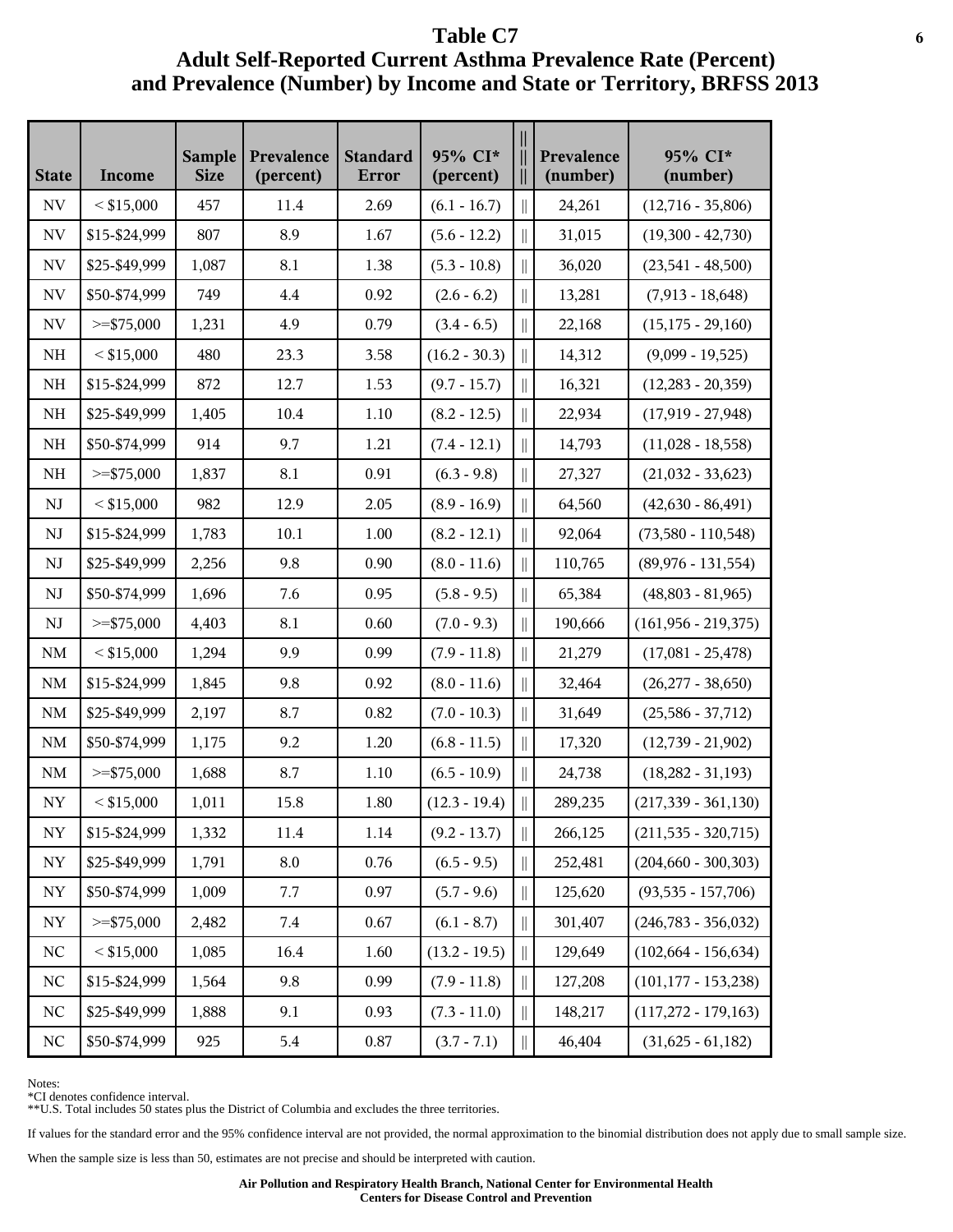| <b>State</b>           | Income        | <b>Sample</b><br><b>Size</b> | Prevalence<br>(percent) | <b>Standard</b><br>Error | 95% CI*<br>(percent) | Ш            | Prevalence<br>(number) | 95% CI*<br>(number)     |
|------------------------|---------------|------------------------------|-------------------------|--------------------------|----------------------|--------------|------------------------|-------------------------|
| NC                     | $>=$ \$75,000 | 1,625                        | 5.2                     | 0.83                     | $(3.6 - 6.8)$        |              | 80,409                 | $(54,306 - 106,512)$    |
| ${\rm ND}$             | $<$ \$15,000  | 500                          | 12.8                    | 2.32                     | $(8.3 - 17.4)$       |              | 5,883                  | $(3,649 - 8,117)$       |
| $\rm ND$               | \$15-\$24,999 | 916                          | 9.8                     | 1.50                     | $(6.9 - 12.7)$       |              | 6,838                  | $(4,686 - 8,990)$       |
| ${\rm ND}$             | \$25-\$49,999 | 1,737                        | 8.7                     | 0.97                     | $(6.8 - 10.6)$       |              | 10,559                 | $(8,174 - 12,944)$      |
| ${\rm ND}$             | \$50-\$74,999 | 1,251                        | 9.4                     | 1.42                     | $(6.6 - 12.2)$       |              | 8,808                  | $(6,029 - 11,587)$      |
| ${\rm ND}$             | $>=$ \$75,000 | 2,319                        | 5.9                     | 0.65                     | $(4.6 - 7.1)$        |              | 9,028                  | $(7,020 - 11,036)$      |
| OH                     | $<$ \$15,000  | 1,218                        | 18.2                    | 1.75                     | $(14.7 - 21.6)$      |              | 161,449                | $(127,972 - 194,926)$   |
| OH                     | \$15-\$24,999 | 2,118                        | 13.3                    | 1.15                     | $(11.0 - 15.5)$      |              | 198,384                | $(162, 463 - 234, 305)$ |
| OH                     | \$25-\$49,999 | 2,836                        | 8.2                     | 0.78                     | $(6.7 - 9.7)$        |              | 174,594                | $(140,946 - 208,243)$   |
| OH                     | \$50-\$74,999 | 1,596                        | 7.0                     | 0.78                     | $(5.5 - 8.5)$        |              | 86,123                 | $(66,968 - 105,279)$    |
| OH                     | $>=$ \$75,000 | 2,458                        | 6.3                     | 0.70                     | $(4.9 - 7.7)$        |              | 124,891                | $(96,836 - 152,946)$    |
| OK                     | $<$ \$15,000  | 1,087                        | 14.1                    | 1.37                     | $(11.4 - 16.8)$      |              | 51,578                 | $(41, 137 - 62, 019)$   |
| OK                     | \$15-\$24,999 | 1,477                        | 11.1                    | 1.04                     | $(9.1 - 13.1)$       |              | 57,263                 | $(46,291 - 68,235)$     |
| OK                     | \$25-\$49,999 | 2,008                        | 7.7                     | 0.76                     | $(6.2 - 9.2)$        |              | 54,230                 | $(43, 432 - 65, 029)$   |
| OK                     | \$50-\$74,999 | 1,065                        | 7.1                     | 0.97                     | $(5.2 - 9.0)$        |              | 26,730                 | $(19,267 - 34,194)$     |
| OK                     | $>=$ \$75,000 | 1,545                        | 7.3                     | 0.83                     | $(5.7 - 8.9)$        |              | 41,438                 | $(31,884 - 50,992)$     |
| <b>OR</b>              | $<$ \$15,000  | 558                          | 20.3                    | 2.71                     | $(15.0 - 25.6)$      |              | 61,200                 | $(43,015 - 79,386)$     |
| <b>OR</b>              | \$15-\$24,999 | 860                          | 13.7                    | 1.60                     | $(10.6 - 16.8)$      |              | 69,409                 | $(52,644 - 86,173)$     |
| <b>OR</b>              | \$25-\$49,999 | 1,416                        | 11.0                    | 1.09                     | $(8.9 - 13.2)$       |              | 77,912                 | $(62,030 - 93,794)$     |
| <b>OR</b>              | \$50-\$74,999 | 874                          | 9.1                     | 1.14                     | $(6.9 - 11.4)$       |              | 38,995                 | $(29,092 - 48,898)$     |
| <b>OR</b>              | $>=$ \$75,000 | 1,425                        | $\rm 8.2$               | 0.96                     | $(6.4 - 10.1)$       |              | 57,957                 | $(44,100 - 71,814)$     |
| PA                     | $<$ \$15,000  | 1,184                        | 18.6                    | 1.62                     | $(15.4 - 21.8)$      | $\parallel$  | 167,215                | $(135,697 - 198,732)$   |
| PA                     | \$15-\$24,999 | 1,972                        | 11.0                    | 0.95                     | $(9.2 - 12.9)$       | $\mathbb{I}$ | 172,882                | $(142, 285 - 203, 479)$ |
| $\mathbf{PA}$          | \$25-\$49,999 | 2,583                        | 7.2                     | 0.67                     | $(5.9 - 8.5)$        |              | 157,870                | $(128, 357 - 187, 383)$ |
| PA                     | \$50-\$74,999 | 1,474                        | 8.0                     | 0.99                     | $(6.0 - 9.9)$        |              | 111,491                | $(82,955 - 140,027)$    |
| PA                     | $>=$ \$75,000 | 2,497                        | 7.2                     | 0.68                     | $(5.9 - 8.6)$        |              | 176,776                | $(143,071 - 210,480)$   |
| RI                     | $<$ \$15,000  | 636                          | 19.0                    | 2.22                     | $(14.7 - 23.4)$      |              | 15,466                 | $(11,586 - 19,346)$     |
| $\mathbf{R}\mathbf{I}$ | \$15-\$24,999 | 886                          | 14.9                    | 1.73                     | $(11.5 - 18.3)$      |              | 17,243                 | $(12,998 - 21,488)$     |
| RI                     | \$25-\$49,999 | 1,381                        | 13.4                    | 1.36                     | $(10.7 - 16.0)$      |              | 22,074                 | $(17,314 - 26,833)$     |

Notes:

\*CI denotes confidence interval.

\*\*U.S. Total includes 50 states plus the District of Columbia and excludes the three territories.

If values for the standard error and the 95% confidence interval are not provided, the normal approximation to the binomial distribution does not apply due to small sample size.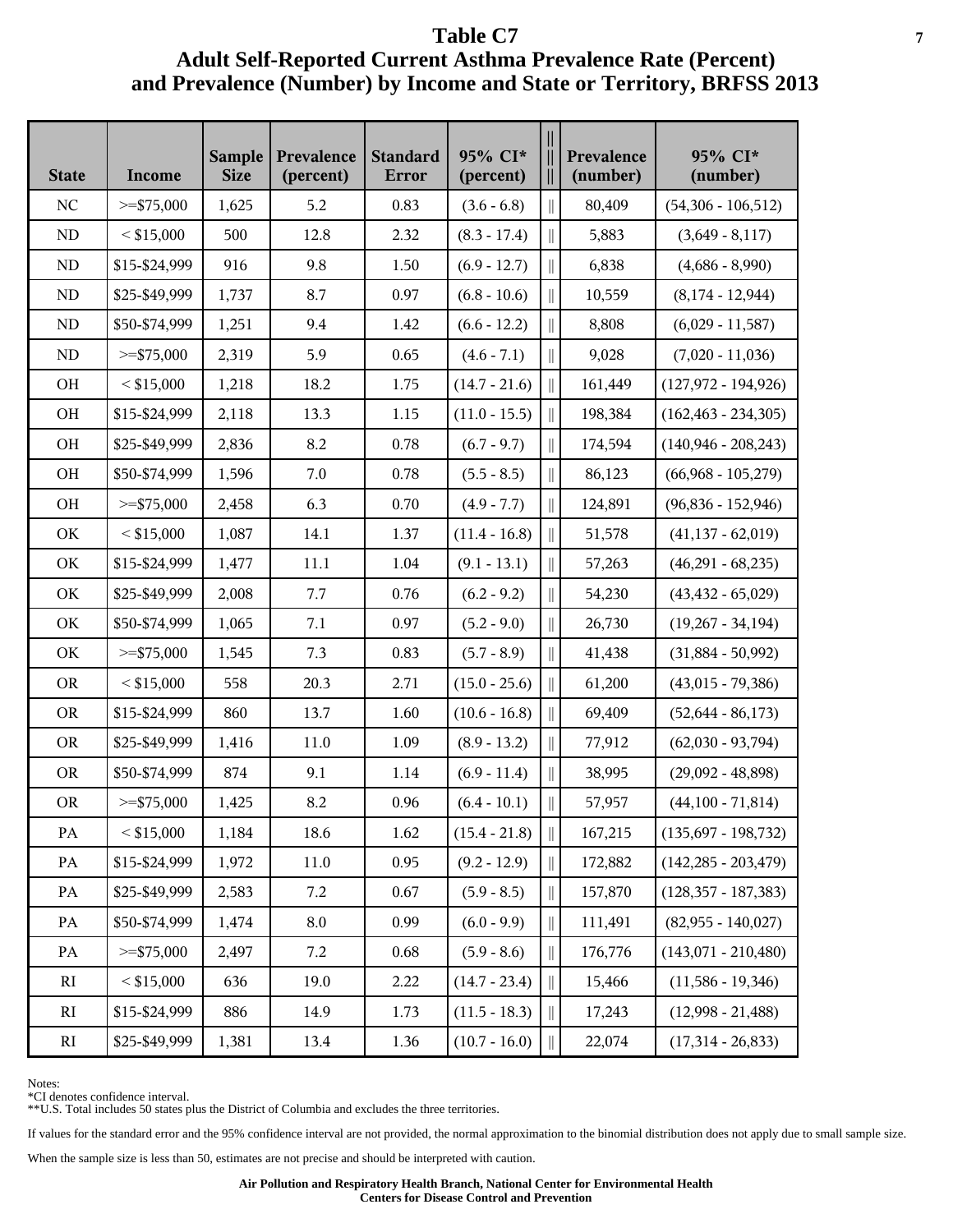| <b>State</b>       | Income        | <b>Sample</b><br><b>Size</b> | Prevalence<br>(percent) | <b>Standard</b><br>Error | 95% CI*<br>(percent) |              | Prevalence<br>(number) | 95% CI*<br>(number)     |
|--------------------|---------------|------------------------------|-------------------------|--------------------------|----------------------|--------------|------------------------|-------------------------|
| <b>RI</b>          | \$50-\$74,999 | 875                          | 9.4                     | 1.25                     | $(6.9 - 11.8)$       | $\parallel$  | 9,824                  | $(7,143 - 12,504)$      |
| R1                 | $>=$ \$75,000 | 1,704                        | 8.3                     | 0.93                     | $(6.5 - 10.1)$       | $\mathbb{I}$ | 19,147                 | $(14,762 - 23,533)$     |
| SC                 | $<$ \$15,000  | 1,323                        | 15.9                    | 1.39                     | $(13.1 - 18.6)$      | $\mathbb{I}$ | 73,140                 | $(59,706 - 86,575)$     |
| SC                 | \$15-\$24,999 | 1,863                        | 11.3                    | 1.05                     | $(9.2 - 13.4)$       | $\parallel$  | 75,889                 | $(61,263 - 90,514)$     |
| SC                 | \$25-\$49,999 | 2,442                        | 6.0                     | 0.67                     | $(4.7 - 7.3)$        | Ш            | 50,594                 | $(39,365 - 61,823)$     |
| SC                 | \$50-\$74,999 | 1,320                        | 5.8                     | 0.82                     | $(4.2 - 7.4)$        | $\mathbb{I}$ | 26,017                 | $(18,608 - 33,427)$     |
| <b>SC</b>          | $>=$ \$75,000 | 2,103                        | 6.1                     | 0.84                     | $(4.5 - 7.8)$        | $\mathbb{I}$ | 44,544                 | $(32,188 - 56,900)$     |
| ${\rm SD}$         | $<$ \$15,000  | 581                          | 12.7                    | 2.13                     | $(8.5 - 16.8)$       | $\mathbb{I}$ | 6,441                  | $(4,209 - 8,674)$       |
| <b>SD</b>          | \$15-\$24,999 | 906                          | 9.6                     | 1.58                     | $(6.5 - 12.7)$       | $\parallel$  | 8,193                  | $(5,435 - 10,951)$      |
| <b>SD</b>          | \$25-\$49,999 | 1,729                        | 8.2                     | 1.28                     | $(5.7 - 10.7)$       | Ш            | 12,679                 | $(8,604 - 16,755)$      |
| <b>SD</b>          | \$50-\$74,999 | 1,033                        | 8.3                     | 1.59                     | $(5.2 - 11.4)$       | $\parallel$  | 8,259                  | $(4,981 - 11,537)$      |
| <b>SD</b>          | $>=$ \$75,000 | 1,482                        | 4.8                     | 0.88                     | $(3.1 - 6.5)$        | $\parallel$  | 6,577                  | $(4,164 - 8,990)$       |
| TN                 | $<$ \$15,000  | 725                          | 14.2                    | 1.90                     | $(10.5 - 17.9)$      | $\mathbb{I}$ | 77,030                 | $(55,685 - 98,376)$     |
| $\mbox{T}\mbox{N}$ | \$15-\$24,999 | 953                          | 8.8                     | 1.13                     | $(6.6 - 11.0)$       | $\parallel$  | 72,156                 | $(53,654 - 90,658)$     |
| $\mbox{T}\mbox{N}$ | \$25-\$49,999 | 1,126                        | 4.3                     | 0.65                     | $(3.0 - 5.6)$        | $\parallel$  | 44,302                 | $(31,183 - 57,421)$     |
| TN                 | \$50-\$74,999 | 546                          | 5.2                     | 1.17                     | $(2.9 - 7.5)$        | $\mathbb{I}$ | 26,527                 | $(14,687 - 38,366)$     |
| TN                 | $>=$ \$75,000 | 729                          | 3.8                     | 0.86                     | $(2.1 - 5.5)$        | $\parallel$  | 26,609                 | $(14,570 - 38,648)$     |
| ${\rm T}{\rm X}$   | $<$ \$15,000  | 1,347                        | 9.6                     | 1.15                     | $(7.4 - 11.9)$       | $\parallel$  | 221,912                | $(168, 868 - 274, 955)$ |
| ${\rm T}{\rm X}$   | \$15-\$24,999 | 1,755                        | 6.0                     | 0.70                     | $(4.6 - 7.3)$        | $\parallel$  | 200,214                | $(154,087 - 246,340)$   |
| ${\rm TX}$         | \$25-\$49,999 | 2,166                        | 7.6                     | $0.80\,$                 | $(6.0 - 9.1)$        | $\parallel$  | 305,292                | $(240,954 - 369,631)$   |
| ${\rm T}{\rm X}$   | \$50-\$74,999 | 1,201                        | 7.5                     | 1.15                     | $(5.2 - 9.8)$        |              | 155,521                | $(106,870 - 204,171)$   |
| TX                 | $>=$ \$75,000 | 2,541                        | 5.8                     | 0.65                     | $(4.5 - 7.0)$        | $\parallel$  | 261,462                | $(202,985 - 319,939)$   |
| $_{\rm UT}$        | $<$ \$15,000  | 847                          | 15.0                    | 1.58                     | $(11.9 - 18.1)$      | $\parallel$  | 20,722                 | $(16, 122 - 25, 321)$   |
| $\mathop{\rm UT}$  | \$15-\$24,999 | 1,582                        | $10.8\,$                | $1.02\,$                 | $(8.8 - 12.8)$       | $\mathbf{r}$ | 27,705                 | $(22, 333 - 33, 077)$   |
| UT                 | \$25-\$49,999 | 2,886                        | 8.3                     | 0.64                     | $(7.1 - 9.6)$        | $\mathbb{I}$ | 38,873                 | $(32, 847 - 44, 899)$   |
| UT                 | \$50-\$74,999 | 2,196                        | 8.8                     | 0.78                     | $(7.3 - 10.4)$       | $\mathbb{I}$ | 30,483                 | $(24,951 - 36,015)$     |
| UT                 | $>=$ \$75,000 | 3,613                        | 7.3                     | 0.55                     | $(6.2 - 8.4)$        | $\mathbb{I}$ | 39,991                 | $(33,883 - 46,099)$     |
| ${\rm VT}$         | $<$ \$15,000  | 526                          | 21.0                    | 2.55                     | $(16.0 - 26.0)$      | $\parallel$  | 8,252                  | $(6,084 - 10,419)$      |
| ${\rm VT}$         | \$15-\$24,999 | 915                          | 15.6                    | 1.66                     | $(12.4 - 18.9)$      | $\parallel$  | 10,238                 | $(7,920 - 12,556)$      |

Notes:

\*CI denotes confidence interval.

\*\*U.S. Total includes 50 states plus the District of Columbia and excludes the three territories.

If values for the standard error and the 95% confidence interval are not provided, the normal approximation to the binomial distribution does not apply due to small sample size.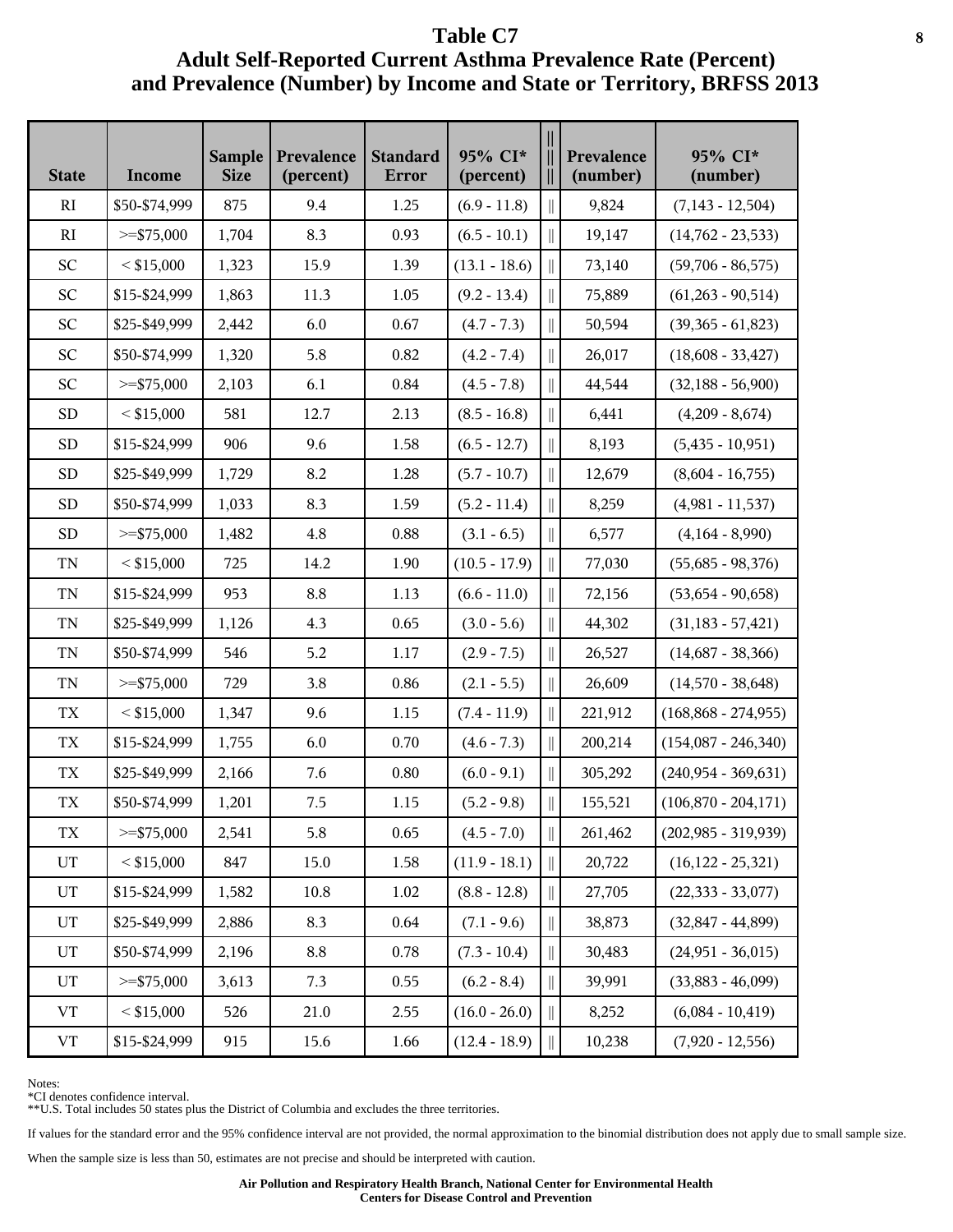| <b>State</b>             | Income        | <b>Sample</b><br><b>Size</b> | Prevalence<br>(percent) | <b>Standard</b><br>Error | 95% CI*<br>(percent) | Ш            | Prevalence<br>(number) | 95% CI*<br>(number)     |
|--------------------------|---------------|------------------------------|-------------------------|--------------------------|----------------------|--------------|------------------------|-------------------------|
| VT                       | \$25-\$49,999 | 1,570                        | 10.7                    | 1.02                     | $(8.7 - 12.7)$       | $\mathbb{I}$ | 12,710                 | $(10,215 - 15,206)$     |
| <b>VT</b>                | \$50-\$74,999 | 1,039                        | 6.8                     | 0.90                     | $(5.0 - 8.6)$        | $\parallel$  | 5,780                  | $(4,242 - 7,318)$       |
| ${\rm VT}$               | $>=$ \$75,000 | 1,490                        | 8.2                     | 0.94                     | $(6.3 - 10.0)$       | $\parallel$  | 10,192                 | $(7,803 - 12,580)$      |
| VA                       | $<$ \$15,000  | 740                          | 15.9                    | 1.74                     | $(12.5 - 19.3)$      | $\mathbb{I}$ | 83,382                 | $(64, 117 - 102, 648)$  |
| VA                       | \$15-\$24,999 | 1,212                        | 11.9                    | 1.21                     | $(9.5 - 14.3)$       |              | 112,320                | $(88,925 - 135,716)$    |
| VA                       | \$25-\$49,999 | 1,816                        | 7.7                     | 0.86                     | $(6.1 - 9.4)$        |              | 102,859                | $(79,613 - 126,106)$    |
| VA                       | \$50-\$74,999 | 1,100                        | 7.9                     | 1.13                     | $(5.7 - 10.1)$       | $\parallel$  | 67,108                 | $(47, 465 - 86, 752)$   |
| <b>VA</b>                | $>=$ \$75,000 | 2,441                        | 6.2                     | 0.63                     | $(4.9 - 7.4)$        | $\mathbf{r}$ | 117,896                | $(93, 971 - 141, 821)$  |
| <b>WA</b>                | $<$ \$15,000  | 917                          | 15.0                    | 1.64                     | $(11.8 - 18.2)$      | $\mathbb{I}$ | 71,544                 | $(55,202 - 87,887)$     |
| <b>WA</b>                | \$15-\$24,999 | 1,470                        | 12.3                    | 1.18                     | $(10.0 - 14.6)$      |              | 87,237                 | $(69, 924 - 104, 549)$  |
| <b>WA</b>                | \$25-\$49,999 | 2,523                        | 10.9                    | 0.84                     | $(9.3 - 12.6)$       |              | 127,909                | $(107,852 - 147,966)$   |
| <b>WA</b>                | \$50-\$74,999 | 1,589                        | 6.6                     | 0.78                     | $(5.0 - 8.1)$        | $\parallel$  | 47,685                 | $(36, 256 - 59, 113)$   |
| <b>WA</b>                | $>=$ \$75,000 | 3,178                        | 7.6                     | 0.57                     | $(6.5 - 8.8)$        | $\mathbf{r}$ | 120,440                | $(102, 252 - 138, 628)$ |
| WV                       | $<$ \$15,000  | 785                          | 17.9                    | 1.60                     | $(14.7 - 21.0)$      | $\parallel$  | 33,135                 | $(26,887 - 39,384)$     |
| WV                       | \$15-\$24,999 | 1,043                        | 10.4                    | 1.10                     | $(8.2 - 12.5)$       |              | 27,401                 | $(21, 454 - 33, 348)$   |
| WV                       | \$25-\$49,999 | 1,336                        | 6.6                     | 0.80                     | $(5.1 - 8.2)$        | $\parallel$  | 22,118                 | $(16,768 - 27,469)$     |
| <b>WV</b>                | \$50-\$74,999 | 734                          | 7.1                     | 1.02                     | $(5.1 - 9.1)$        | $\mathbb{I}$ | 12,962                 | $(9,192 - 16,732)$      |
| <b>WV</b>                | $>=$ \$75,000 | 1,019                        | 4.9                     | 0.88                     | $(3.1 - 6.6)$        | $\parallel$  | 12,401                 | $(7,909 - 16,892)$      |
| WI                       | $<$ \$15,000  | 603                          | 24.6                    | 3.02                     | $(18.6 - 30.5)$      | $\parallel$  | 93,221                 | $(66,832 - 119,609)$    |
| WI                       | \$15-\$24,999 | 1,156                        | 11.3                    | 1.51                     | $(8.3 - 14.2)$       |              | 79,360                 | $(57,627 - 101,092)$    |
| WI                       | \$25-\$49,999 | 1,748                        | 7.5                     | 1.05                     | $(5.5 - 9.6)$        |              | 76,908                 | $(55, 152 - 98, 663)$   |
| WI                       | \$50-\$74,999 | 983                          | 7.4                     | 1.45                     | $(4.5 - 10.2)$       | $\mathbf{r}$ | 51,644                 | $(30,776 - 72,513)$     |
| WI                       | $>=$ \$75,000 | 1,326                        | 7.4                     | 1.14                     | $(5.1 - 9.6)$        | $\parallel$  | 79,812                 | $(54,745 - 104,880)$    |
| $\ensuremath{\text{WY}}$ | $<$ \$15,000  | 504                          | 15.0                    | 2.15                     | $(10.8 - 19.2)$      | $\parallel$  | 5,724                  | $(4,034 - 7,415)$       |
| WY                       | \$15-\$24,999 | 956                          | 11.0                    | 1.54                     | $(7.9 - 14.0)$       |              | 7,439                  | $(5,289 - 9,589)$       |
| WY                       | \$25-\$49,999 | 1,420                        | 8.4                     | 0.95                     | $(6.5 - 10.3)$       |              | 8,011                  | $(6,204 - 9,817)$       |
| $\ensuremath{\text{WY}}$ | \$50-\$74,999 | 982                          | 7.6                     | 1.17                     | $(5.3 - 9.8)$        | Ш            | 5,291                  | $(3,627 - 6,955)$       |
| WY                       | $>=$ \$75,000 | 1,591                        | 7.9                     | 0.94                     | $(6.0 - 9.7)$        | $\parallel$  | 9,195                  | $(6,950 - 11,441)$      |
| Territories              |               |                              |                         |                          |                      |              |                        |                         |

Notes:

\*CI denotes confidence interval.

\*\*U.S. Total includes 50 states plus the District of Columbia and excludes the three territories.

If values for the standard error and the 95% confidence interval are not provided, the normal approximation to the binomial distribution does not apply due to small sample size.